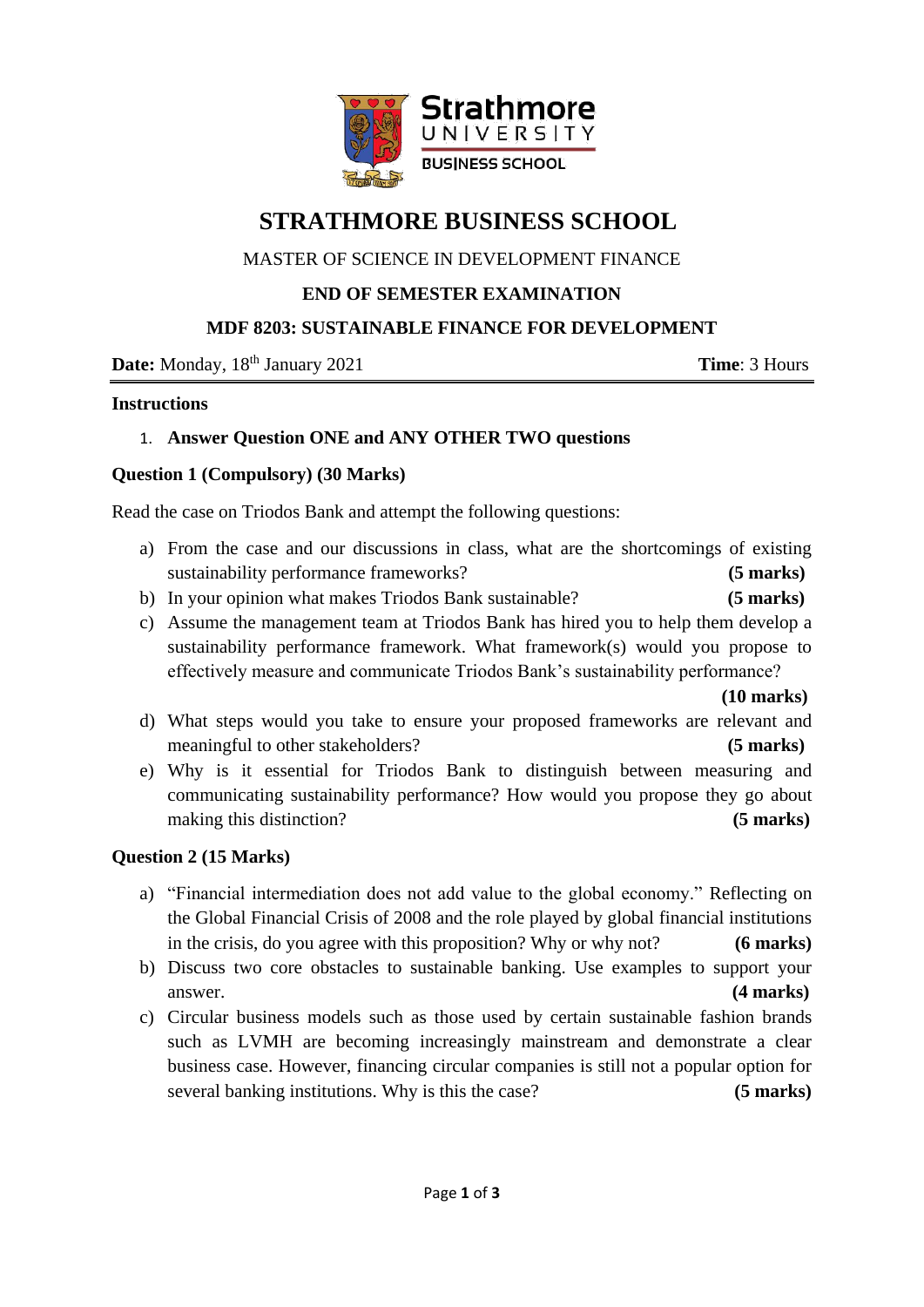## **Question 3 (15 Marks)**

- a) The concept of creating shared value (CSV) is defined as policies and operating practices that enhance the competitiveness of a company while simultaneously advancing the economic and social conditions in the communities in which it operates. Reflecting on the class discussion held with guest lecturer Tiekie Barnard-CEO of the Shared Value Africa Initiative, *critique* the concept of CSV. You may use examples to support your answer. **(10 marks)**
- b) "Purpose is a company's fundamental reason for being. Without a sense of purpose, no company, either public or private can achieve its full potential."

## **Required:**

Evaluate the following purpose statements drawn from two random companies. In your opinion, which purpose statement is most clearly articulated? Ensure you comment on the reason for your choice.

- i. Our purpose is to deliver the promise of the digital world by enabling people, businesses and society to innovate and drive positive change. We create business value by earning customers' trust, minimizing environmental impact and creating social benefit through our products and services.
- ii. We have a clear purpose to help make financial lives better through the power of every connection. We fulfil this purpose through a strategy of responsible growth, which includes a focus on environmental, social and governance leadership.

 **(5 marks)**

# **Question 4 (15 Marks)**

a) Using suitable examples distinguish between negative screening, impact investing, best in class investing (also known as positive screening) and ESG investing.

**(8 marks)**

- b) In your opinion, is the scepticism around the claim that sustainable asset management leads to higher stock returns warranted? Why or why not? **(5 marks)**
- c) Briefly distinguish between the Efficient Market Hypothesis (EMH) and the Adaptive Market Hypothesis (AMH). **(2 marks)**

# **Question 5 (15 Marks)**

- a) *"It is time to put a price on carbon. To phase out fossil fuel finance and end fossil fuel subsidies. To stop building new coal power plants. It is the time to integrate the goal of carbon neutrality into all economic and fiscal policies and decisions. And to make climate-related financial risk disclosures mandatory."-*Antonio Guterres Required
	- i. Describe in detail the various ways global capital markets can integrate ecological and social externalities into the prices of securities. **(6 marks)**